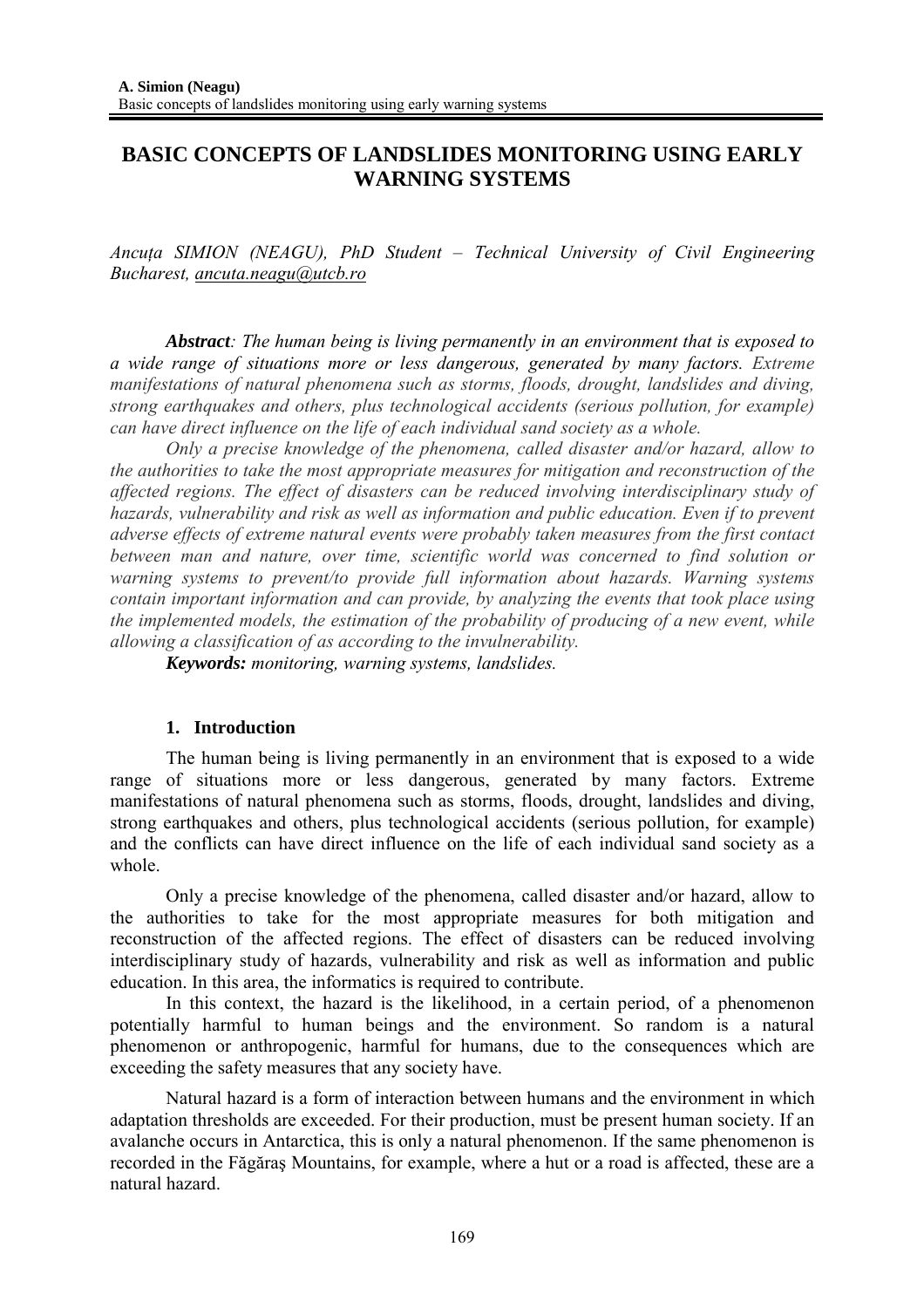*Vulnerability* highlights how much the man and his assets are exposed to the various hazards, shows the damage that may occur to a certain phenomenon and is expressed on a scale between 0 and 1 figuring the total destruction of goods and total loss of life of the affected area. Environmental damage causes an increase in vulnerability. For example, deforestation causes an increase in erosion and landslides, floods that are producing faster, more powerful and increase the vulnerability of settlements and communication routes.

*Risk* is defined as the probability of human exposure and property caused by it to the action of a particular hazard of a certain size. The risk is probably the casualties, the number of injuries, property damage and economic activities of a natural phenomenon or group of phenomena, in a certain place and in a certain period. Elements like people, properties, communication ways, economic activities etc. are values which are exposed at risk in a certain area.

Although measures to prevent adverse effects of extreme natural events were probably taken from the first contact between man and nature, concern for finding solutions like early warning systems to prevent or to provide comprehensive information related to production hazards continues.

Warning systems contain important information and can, by analyzing the events that took place with the implemented models, estimate the likelihood of a new event, while allowing a classification of areas according to their vulnerability.

*Prediction* is based on statistical theory and uses historical data of past events to estimate the likely future recurrence in similar events. Because the results are expressed in terms of average probabilities, there is no precise indication on when a particular event may occur. By definition, the predictions tend to be relatively long.

*Forecast* depends on the detection and evaluation of an individual event that is developed through a sequence of environmental processes that are well understood. The forecast is based on observable scientific facts; it tends to be short.

The warning is a message that informs and alerts the public about an event and shows the steps that must be followed in order to minimize loss. Always is based on predictions or forecasts. Their combination is necessary in the process of protection of human life in case of disasters with a very short action. The best results were obtained for hurricanes, floods and tornadoes. Drought is still difficult to predict.

#### **2. Monitoring**

In general, monitoring may be considered as a process of regular observation and recording of activities which are taking place in a certain structure.

Monitoring is the routine collection of information on all aspects of the studied object. Monitoring term is often confused with the tracking deformations term, because the latter is a systematic process for measuring and tracking the change in shape (position and elevation) and size of an object as a result of external forces.

Unlike deformation monitoring, if in the case of monitoring an important role is played by characteristics (parameters) like soil water content, vegetation, erosion, drainage, geomorphology and historical information. Deformation monitoring and data collection are two components with a major influence on soil and rock stability calculation, the deformation analysis, prediction and warning [Moore, 1992].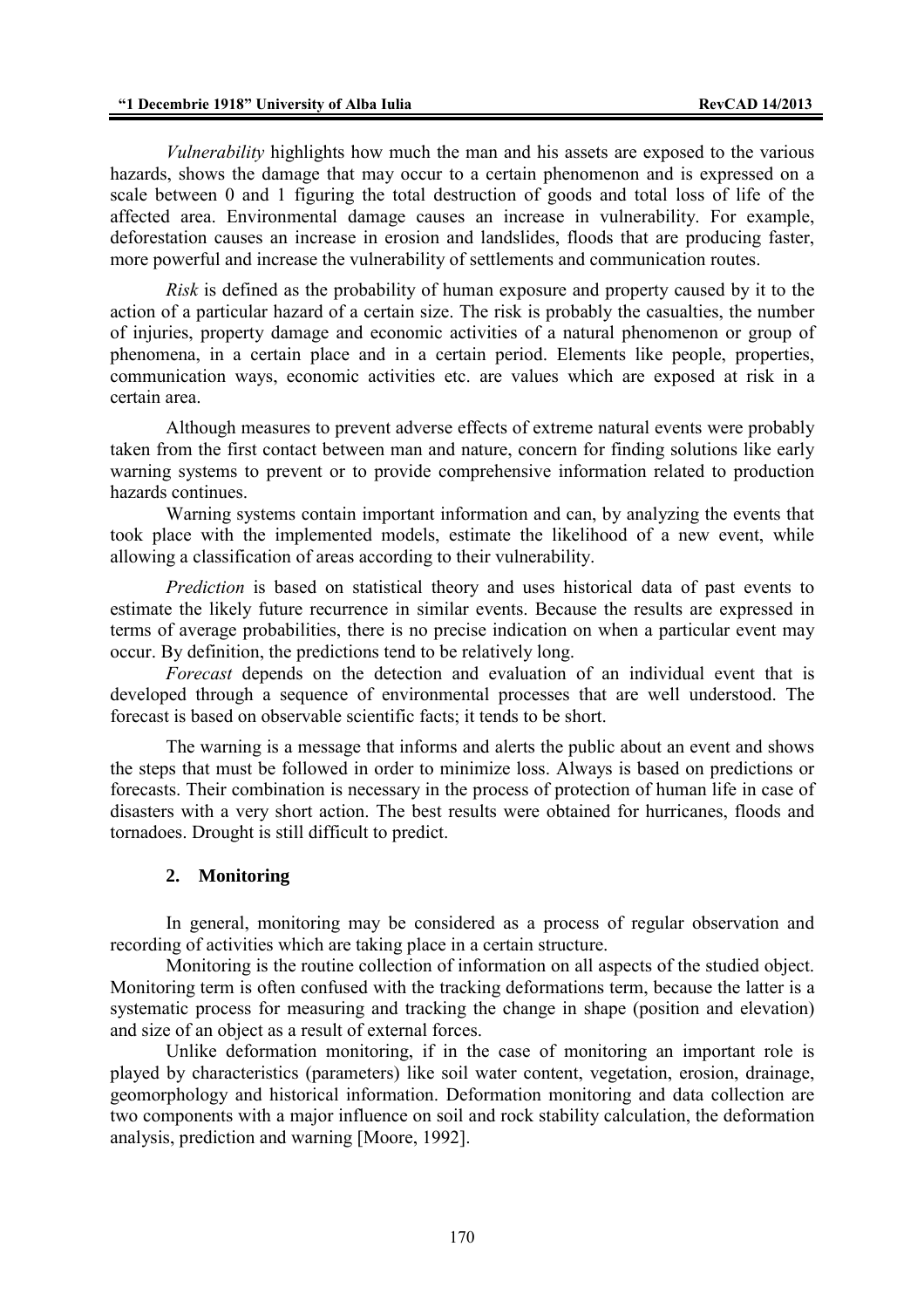Since each monitoring project includes specific requirements, monitoring equipment of deformations are largely dependent by the chosen measurement method and the precision that is required. Therefore, landslides and diving monitoring should be seen as an interdisciplinary approach [Wunderlich, 2006]. A prerequisite is represented by the close cooperation between geologists, geophysicists, hydrologists, experts in the field of land measurement (geodesy, remote sensing) and other academic areas.

The ultimate goal of each monitoring project is the development and improvement of measurement and real time warning system for the direct transmission (online) of the physical parameters which are an imminent danger. Below i will present some considerations on monitoring systems and specially integrated monitoring systems.

# *2.1. Geodetic datum problems*

Ground movements or rock mass movements monitoring is realised using geodetic and remote sensing methods only when we want to determine absolute displacements. Unlike other methods such as for example, geotechnical methods that provide relative information, the results provided by geodetic and remote sensing methods are defined in a coordinate system and referenced to a reference surface. Given this fact, geodetic datum, may be determined from an epoch to another, depending mutual position of each point or points [Wunderlich, 2004].

We should not forget that terrestrial and satellite methods are refering to different datum. Terrestrial measurements are related to gravity - the position of a point in space is given by latitude and longitude, respectively by the orthometric altitude defined as the height of point above sea level, measured from geoid along the line of force (the plumb line).

Distances obtained by GNSS measurements are unrelated to gravity. These are geometric referred to the international ellipsoid GRS80. The shift from GRS80 to the national system is based on the 7 parameters spatial transformation (3 translations, 3 rotations and a scale factor). These seven parameters are determined using the coordinate values of at least three known points in both systems.

# *2.2. Long-term monitoring*

Regular monitoring and the time interval in which the measurements must be made are defined by the application and the studied subject. The objects can suffer: fast moves, high frequency moves, and slow moves or gradual moves. To cover permanently the mass range movements, the measuring intervals often vary from fractions of seconds to hours. Seasonal periods or long-term monitoring may be covered by regular measurement campaigns ranging from days or weeks to years and decades.

When starting a project monitoring an important role is played by history of the object or the history of the area. Normally, quantitative information regarding the production rate of movements is in the archives of national geodetic agencies or remote sensing. Existing archives (sometimes) can provide information on the frequency of movements and type of motions. These will influence the choice of monitoring method. Also, it must be taken into account the geological history, chemical and physical history which is providing information necessary for determining the age of sliding/diving and determination of its volume.

In developing and implementing a long-term monitoring system which should take into account several years of observation, the experts are facing with many problems. This is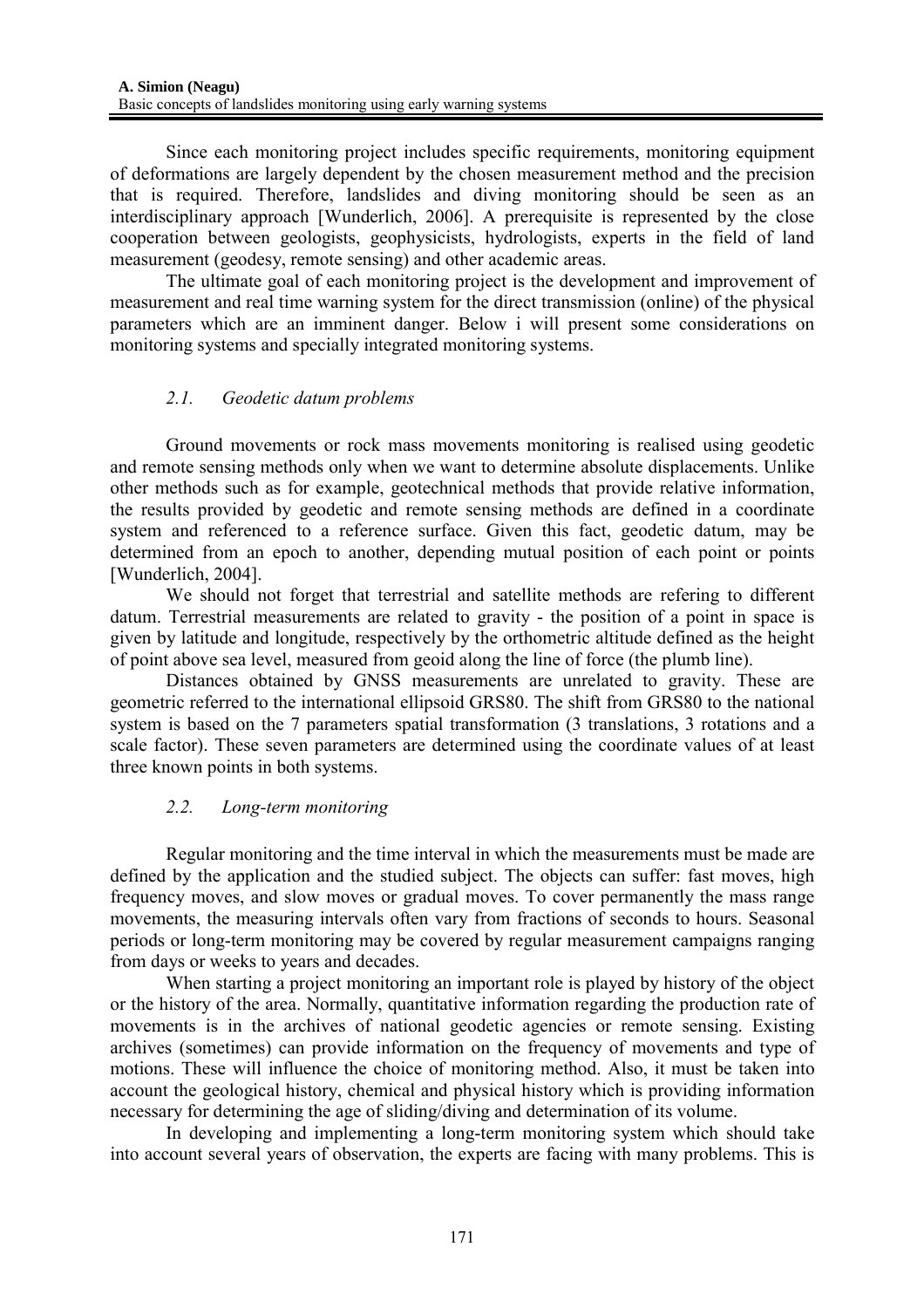due to the monitoring constraints and technical capabilities which are developing in the same time with technological progress and will change over the years.

#### *2.3. Integrated Monitoring Systems*

The integrated term ideally describes a flexible monitoring system that combines geodetic, geotechnical and meteorological sensors in order to supply the monitoring requirements even if are about a small or large system, a temporary or permanent monitoring facility.

Thus, as it can be seen, from the above discussion, an integrated monitoring system involves the merger of sensors to obtain a homogeneous signal. It includes:

- Sensor Fusion – multi sensor system which is able to observe different types of parameters;

- Sensor control - a program / online application responsible for data collection;

- Data Communication - data transfer to processing centre via LAN, UMTS, etc.;

- Data processing - specific programs to transform data into results;

- Data Fusion - different data rates, types, dimensions, reference systems, mapping, precision

- Data management and quality: The registration and handling of large amounts of information;

- Data analysis: robust processing algorithms to obtain final results.

#### **3. Early Warning Systems**

All warning systems consist of three interdependent functional modules:

a. *Evaluation* - this includes several subcategories from the first observation of a change in the environment that may pose a threat, to the estimation of the nature and the dimension of the disaster, up to the final optimal solutions; the priority is to increase the accuracy of this module to prevent and increase the time period between when the warning was released and the actual production time of occurrence.

b. Spreading the message is the warning message of an event that will occur to the inhabitants of the area that is highly expected to be affected.

c. Answer: the two previous stages are designed to activate this module. Response subsystems are influenced by direct production of the event and feedback mechanisms to help improve the warning systems; the natural response is influenced by the warning message and the determinants.

An early warning system is a method of risk reduction. In most cases it was used with good results. Sometimes, simple alarm signals were declared early warning systems, for example, loud ads in the mountain, region Art-Goldau, Switzerland, before the fall of 1806 or the slope growth record of Monte Toc Vajont in 1963. In both cases, the threat was obvious, but the warning was not made correctly by the responsible people and because of this fact the protection proceedings were not initiated. Apparently, often is not understood what an early warning system is. Terms like monitoring and warning system are mistaken. It is therefore necessary to present the differences between these two.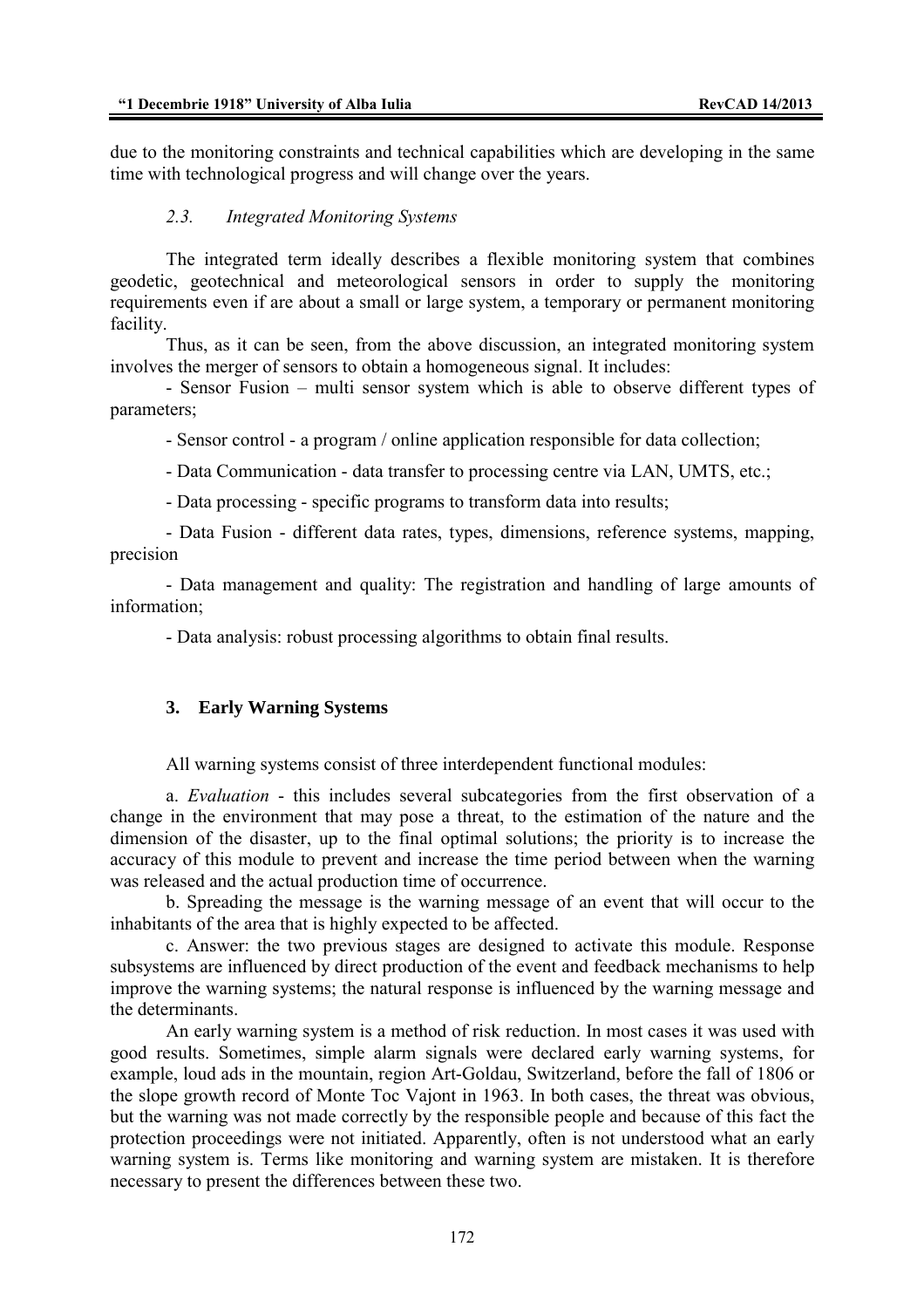In a monitoring system, data can be collected continuously or analysed at regular time intervals. It consists in a set of devices that allow:

- Determining the depth and shape of sliding mass;

- Determine the rate of the landslide movement;
- Monitoring the activity of stable sliding slopes;
- Monitoring of groundwater level and pore pressure.

A warning system is a monitoring system in which:

- Data are collected continuously;

- The data collected are analyzed continuously;

- If the threshold is exceeded the limit of civil protection are predefined procedures that are activated.



Figure 2.1 General scheme of an early warning system.

Warning systems landslides are often proposed for several reasons:

a) warning system with a strong technological impact,

b) companies that produce and/or install monitoring tools offer monitoring systems as current devices, in addition to technological application indicates that natural, obvious and simple monitoring landslides/dives

c) in complex crisis a warning system of field sliding/diving is considered as a cheap and temporary solution;

# *2.3.1. Warning system elements*

According to a recommendation of the United Nations (2006) the effective early warning systems must be focus on people and should include four elements: knowledge of faced risks, warning and technical monitoring services, significant warnings dissemination, awareness campaigns and training of public opinion.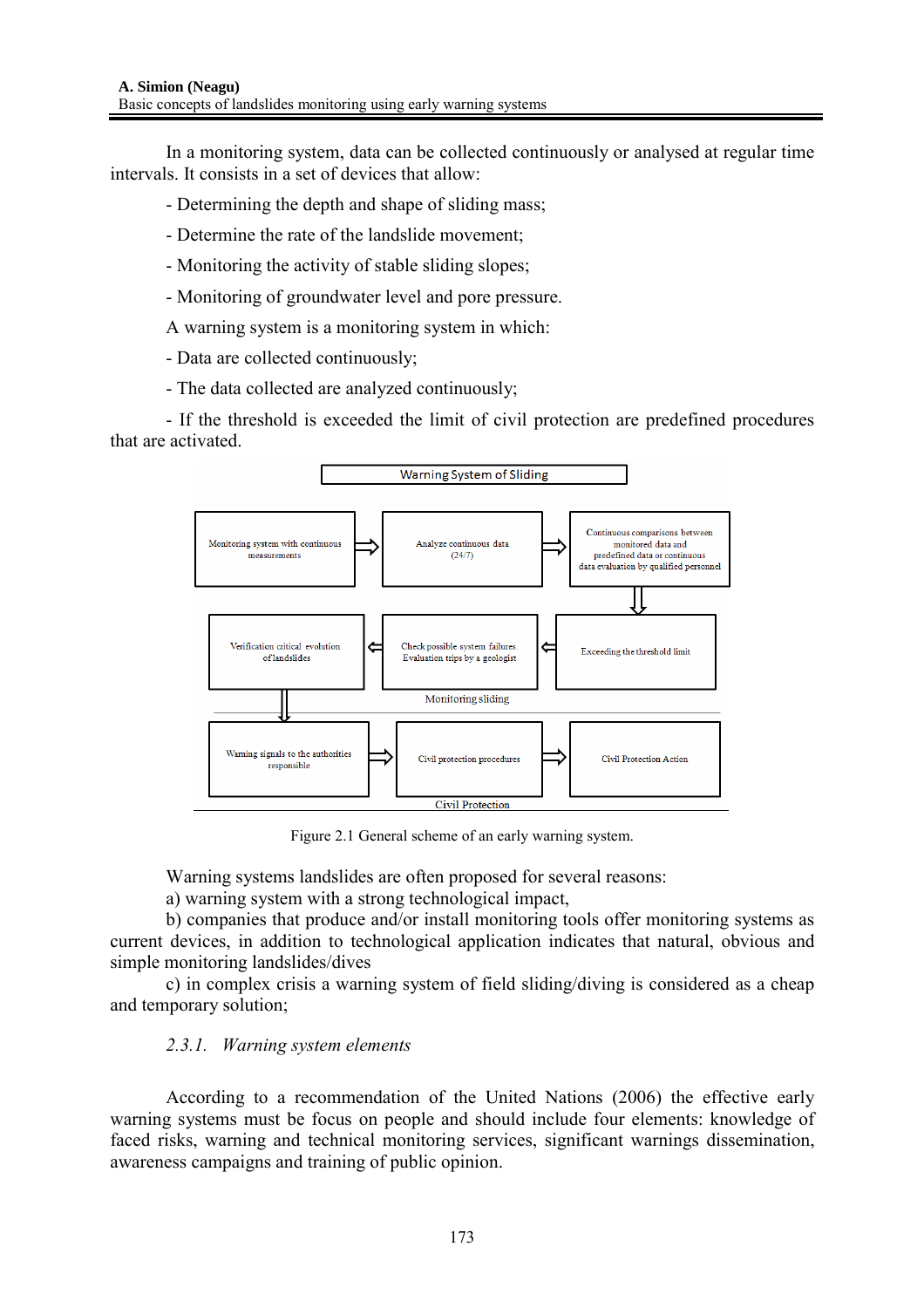Usually a landslide warning system involves several elements:

- Geological analysis in order to define development scenarios;
- Pre-alarm weather;
- A monitoring system to measure and data transmission;
- Continuous analysis of data;
- Civil protection procedures;
- Procedures for communication between the disciplines involved.

### *2.3.1.1. Geological defining scenarios*

The first necessary element of a warning system is to define the spatial and temporal evolution scenarios.

Scenarios are:

- Evaluation of different possible evolutions of the volume displaced
- Assessment of endangered areas
- Evaluation of magnitude order of the time in which landslides may evolve.

Definition of a scenario is based on a general mode ling takes into account the entire landslide (historical records, hydraulic records, hydrogeological and climatic, geological data, geometric and geostructural etc.). Scenarios should be tailored to the input data. Following the precautionary principle, scenarios must be related to those developments that can create major damage on the environment and people and must be based on the results of the critical areas of erosion.

Regarding warning systems, the presence of scenarios is required to:

- Definition of pre-alarm thresholds for precipitation;
- Definition of displacements;
- Defining critical slip sectors in order to choose the tools to be used;
- Defining precise area to be used in emergency procedure.

#### *2.3.1.2. Pre-alarm thresholds for precipitation*

In most part of Europe, meteorological analyzes are able to produce alarm codes based on expected rainfall. These codes can be used as landslide pre-alarm warning systems in order to enlist the attention to critical situations. This type of pre-alarm can be related only to those phenomena that are closely related to rainfalls.

#### *2.3.1.3. Continuously measurements of displacement, data recording and processing*

The system can be fully automated or manual handling. In a fully automatic system, a warning is issued automatically (through fixed telephony, GSM / GPRS / UMTS, etc.) In other cases, some of the interpretation and transmission signal is made by operators.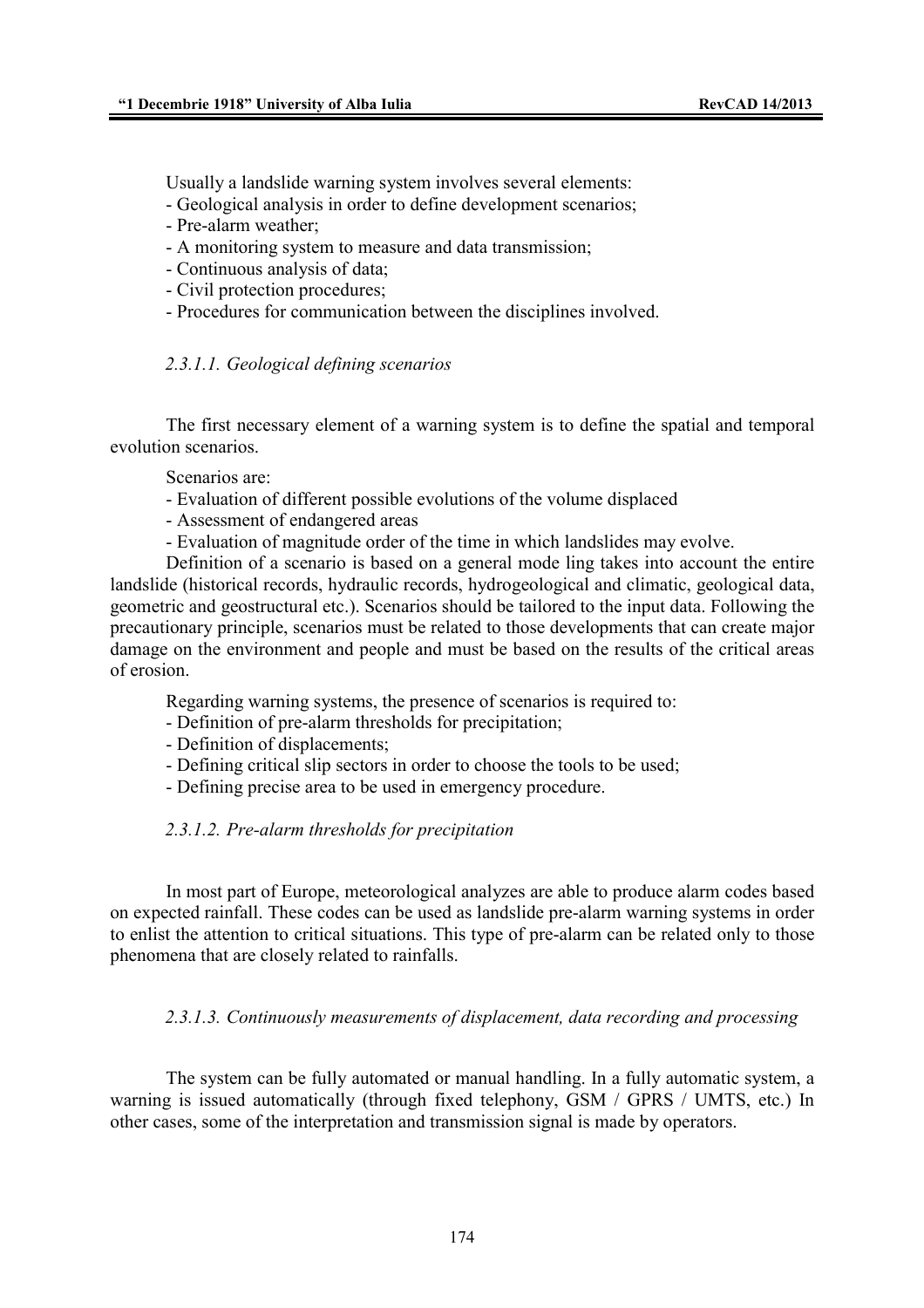## *2.3.1.4. Tools, data recording and processing*

Data recording from measuring instruments must be made continuously. Several types of tools that can be used for warning purposes and allow the registration of such movements are the inclinometers, extensometers etc. Also, there are used the uncommon geophysical devices like geo-specific phones.

Records must be analysed continuously. This analyse can be really continuous (24/7) or limited to alert periods defined in terms of weather forecasting. Data processing consists in data validation and the comparison with predefined threshold values. In the automatic analysis, the warning signal is issued when one or more instruments simultaneously exceed the defined thresholds or indicate sudden acceleration. In the latter case, the warning signal is issued manually by staff.

When thresholds are exceeded or if the results indicate a critical evolution of landslides should be two possibilities to check:

- Check possible system failures;

- Geological verification, which consists in a study realised by a geologist who knows the sliding/diving, thus assessing whether proximal development is actually in progress or under the scenarios is valid.

#### *2.3.1.5. Civil Protection*

The system must alert the personnel responsible for civil protection in the commissioning of security measures (evacuation, road blocks etc.). All these measures should be built in order to achieve a civil protection plan. The plan must be updated with any change scenarios.

#### *2.3.1.6. Procedures and communication protocols*

Without going into details, for each system, it is necessary to emphasize how the number of subjects and their different levels of responsibility can easily create major problems concerning the procedures and communication protocols.

Example of a list of topics for a warning system already installed:

- Client (common, local authorities) acting as authorizing officer;

- Professionals (geologists and/or engineers) who manage the system;

- Companies which manage the system;

- A person in charge of receiving the warning signal and forward it to concerned authorities;

- Civil protection authorities are responsible for civil protection measures.

#### *2.4. Issues on warning systems*

#### *2.4.1. General*

a. Costs and the sustainability: warning systems are usually installed after the activation of landslides, which often involves the opening of preferential funding channels and widespread demand for action by local communities.